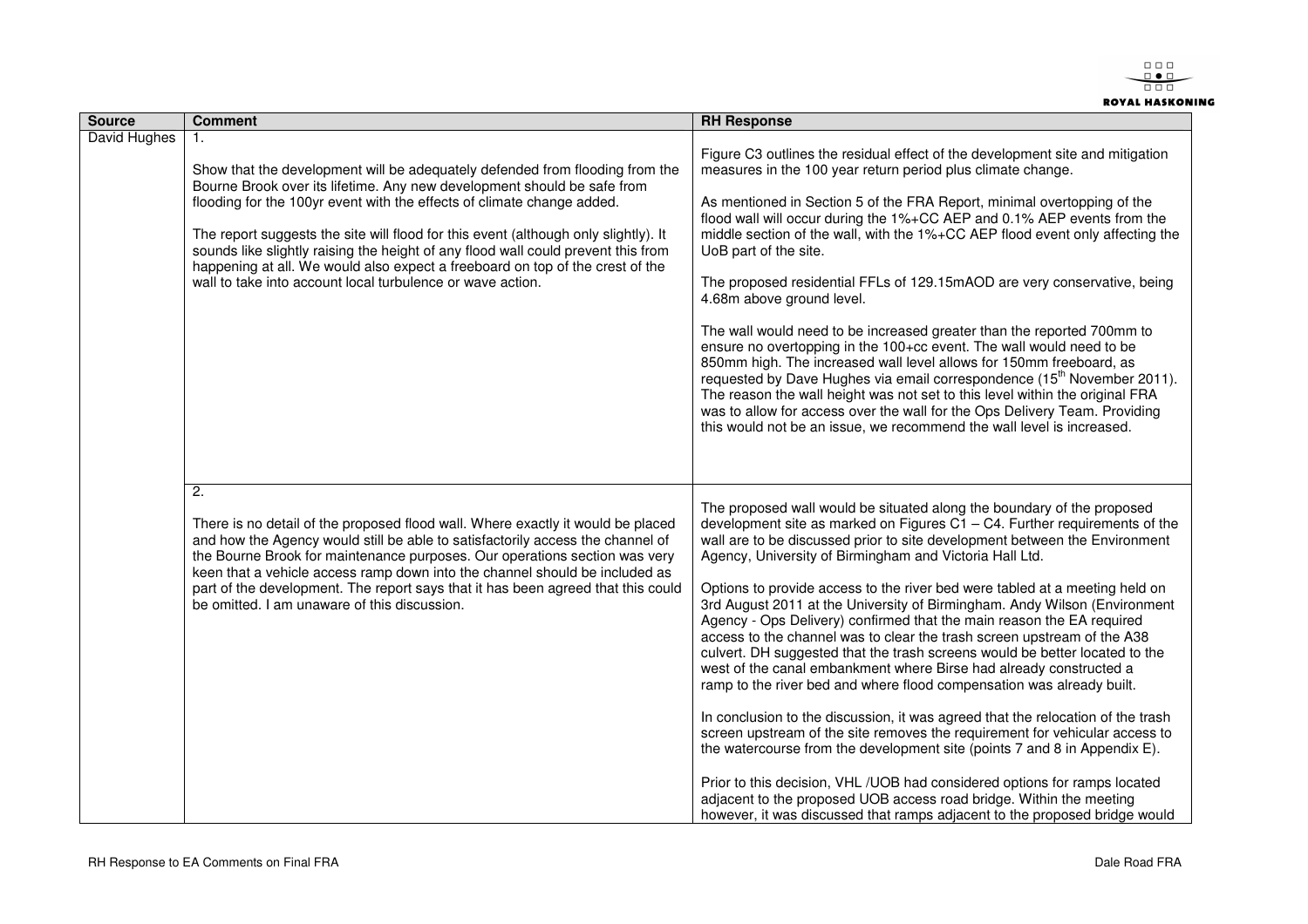$\begin{array}{c} 0 & 0 & 0 \\ 0 & 0 & 0 \\ \hline \end{array}$  $\begin{array}{c} 0 & 0 \\ 0 & 0 \end{array}$ **ROYAL HASKONING** 

| <b>Source</b> | <b>Comment</b>                                                                                                                                                                                                                                                                                                                     | <b>RH Response</b>                                                                                                                                                                                                                                                                       |
|---------------|------------------------------------------------------------------------------------------------------------------------------------------------------------------------------------------------------------------------------------------------------------------------------------------------------------------------------------|------------------------------------------------------------------------------------------------------------------------------------------------------------------------------------------------------------------------------------------------------------------------------------------|
|               | 3.<br>It appears that the proposed access bridge will create an afflux<br>effect and raise flood levels in the area. As well as increasing the risk of<br>flooding to the new development, this will also result in deeper flooding on the<br>University campus. Are UoB aware of this and do they still support the<br>proposals? | not be required, as the EA mechanical equipment could not pass under the<br>existing foot bridge.                                                                                                                                                                                        |
|               |                                                                                                                                                                                                                                                                                                                                    | Andy Wilson confirmed pedestrian step access points would still be required<br>adjacent to the existing pavillion and adjacent to the new access road bridge.<br>This has been included within the plans for the site.                                                                   |
|               |                                                                                                                                                                                                                                                                                                                                    | A suitable maintenance regime should also be agreed with the Environment<br>Agency for inspection and clearance of the relocated trash screen upstream<br>of the development site. It is assumed this will fall with the Environment<br>Agency.                                          |
|               |                                                                                                                                                                                                                                                                                                                                    | The impact of the new road bridge has been assessed within this FRA and<br>deemed not to increase flood risk to the development site.                                                                                                                                                    |
|               |                                                                                                                                                                                                                                                                                                                                    | Within the University playing fields, the maximum water depth in the<br>floodplain varies as follows, showing a significant decrease in water level as a<br>result of the development and bridge:                                                                                        |
|               |                                                                                                                                                                                                                                                                                                                                    | 1% plus Climate Change Results:<br>current situation (defended) 0.8m<br>previous situation (undefended) 0.79m<br>proposed situation (defended) 0.72m                                                                                                                                     |
|               |                                                                                                                                                                                                                                                                                                                                    | The only noticeable difference to the flood extent as a result of this change in<br>water level is the addition of a flow route between the university buildings<br>opposite the development site.                                                                                       |
|               |                                                                                                                                                                                                                                                                                                                                    | This route follows the existing road layout and reaches a maximum depth of<br>0.2m. This small increase in water level at this area of the campus has been<br>accepted by the University of Birmingham, as it is not deemed to compromise<br>the access/egress to the University campus. |